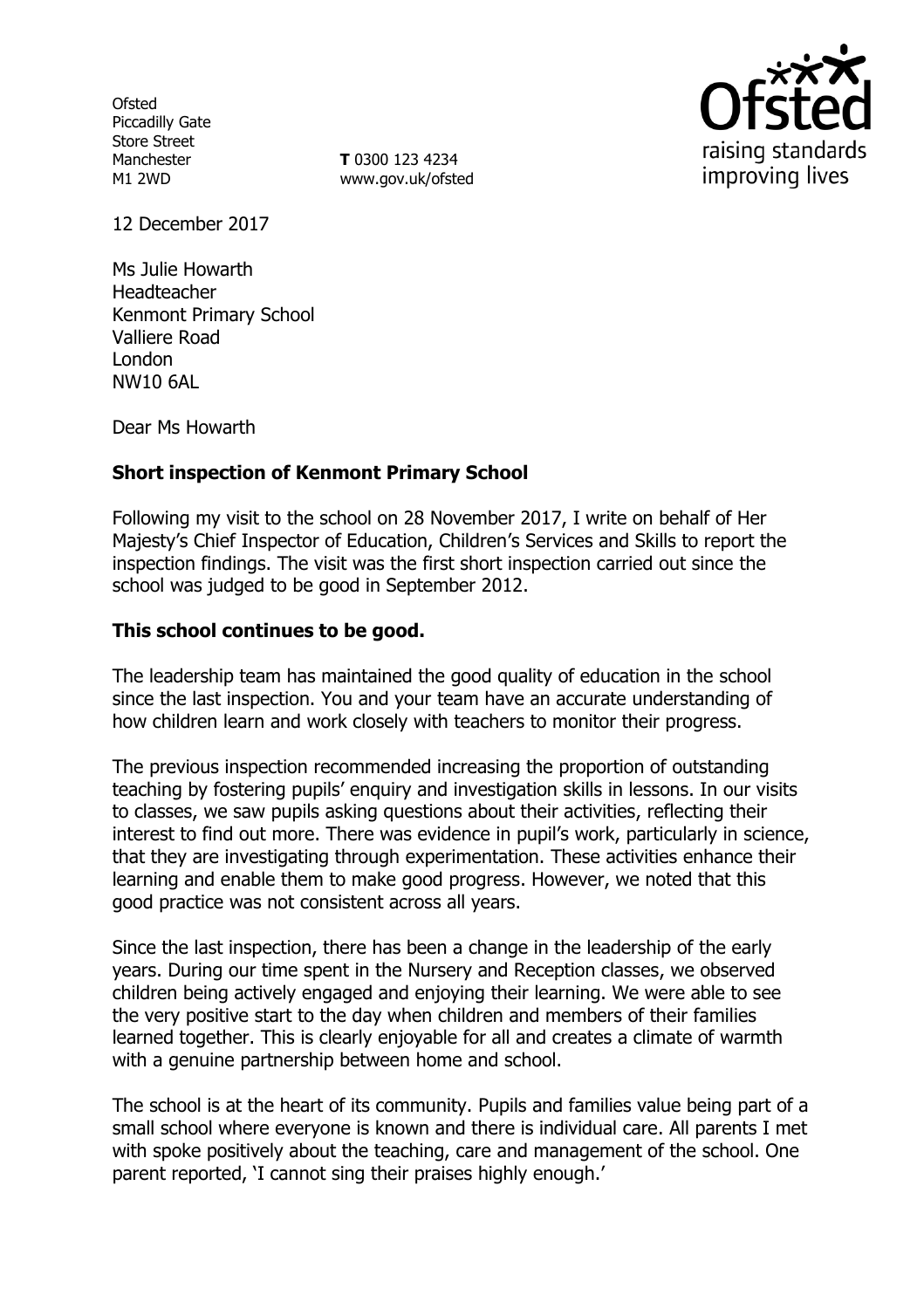

Pupils told me about the values they celebrate throughout the year. They were keen to speak about peace, this month's value, and perceived this to be one of the fundamental British values. Equally, they recognised the spirituality of the chimes sounding at the end of the day for reflection time. The calmness throughout the school, balanced with the buzz of children socialising well with adults and peers, creates a positive learning atmosphere. Pupils show great respect for each other, and I saw them consistently behaving well in and beyond the classroom. Pupils also have strong cultural experiences through a wide range of visits and activities. For example, in drama and music pupils have the opportunity to work with musicians in school and to perform at the Royal Albert Hall.

# **Safeguarding is effective.**

Leaders and governors have ensured that safeguarding is a shared responsibility, which is clearly understood by staff. The recruitment of staff follows systematic procedures with thorough checks that are then carefully recorded on the single central record. Staff and governors have received regular up-to-date training and, in addition, workshops on the 'Prevent' duty and female genital mutilation. There is a clear referral process, which is used by staff to follow up any concerns about a child's well-being, and records kept are detailed and timely. Leaders work very closely with parents to keep their children safe. They appropriately link with a child's previous school to ensure that any work with external agencies is maintained through the transition period.

Pupils unanimously told me throughout the day that they feel safe. They receive workshops on how to stay safe online and have a good understanding of any dangers regarding social media. Pupils were also confident about how to evacuate the building and positively referred to fire drill practises. Parents were strong in their responses about safety, and 99% said that their child is safe in school. The parents I spoke to confirmed that everyone feels very safe.

# **Inspection findings**

- $\blacksquare$  We first agreed to look at the quality of the teaching of writing at key stage 1 and, in particular, how disadvantaged pupils are supported to develop their skills. This was because, in 2017, the achievement of disadvantaged pupils fell below the national average at the expected standard and greater depth.
- You have experienced some success at improving children's writing outcomes. Our visits to the classrooms showed that there are stimulating activities to engage pupils and motivate them to write. We saw an example of this in a session in which pupils were re-telling favourite parts of a story with a focus on using new vocabulary. Pupils confidently experimented and were then keen to read aloud their writing to the class and to me individually.
- Your work on strengthening writing outcomes has included developing opportunities across the curriculum to improve pupils' writing skills. In science books, we saw that pupils developed both their informative and creative writing skills well when learning about animals. Well-planned teaching has enabled pupils to practise their writing skills on a daily basis. As a result, writing in pupils' books,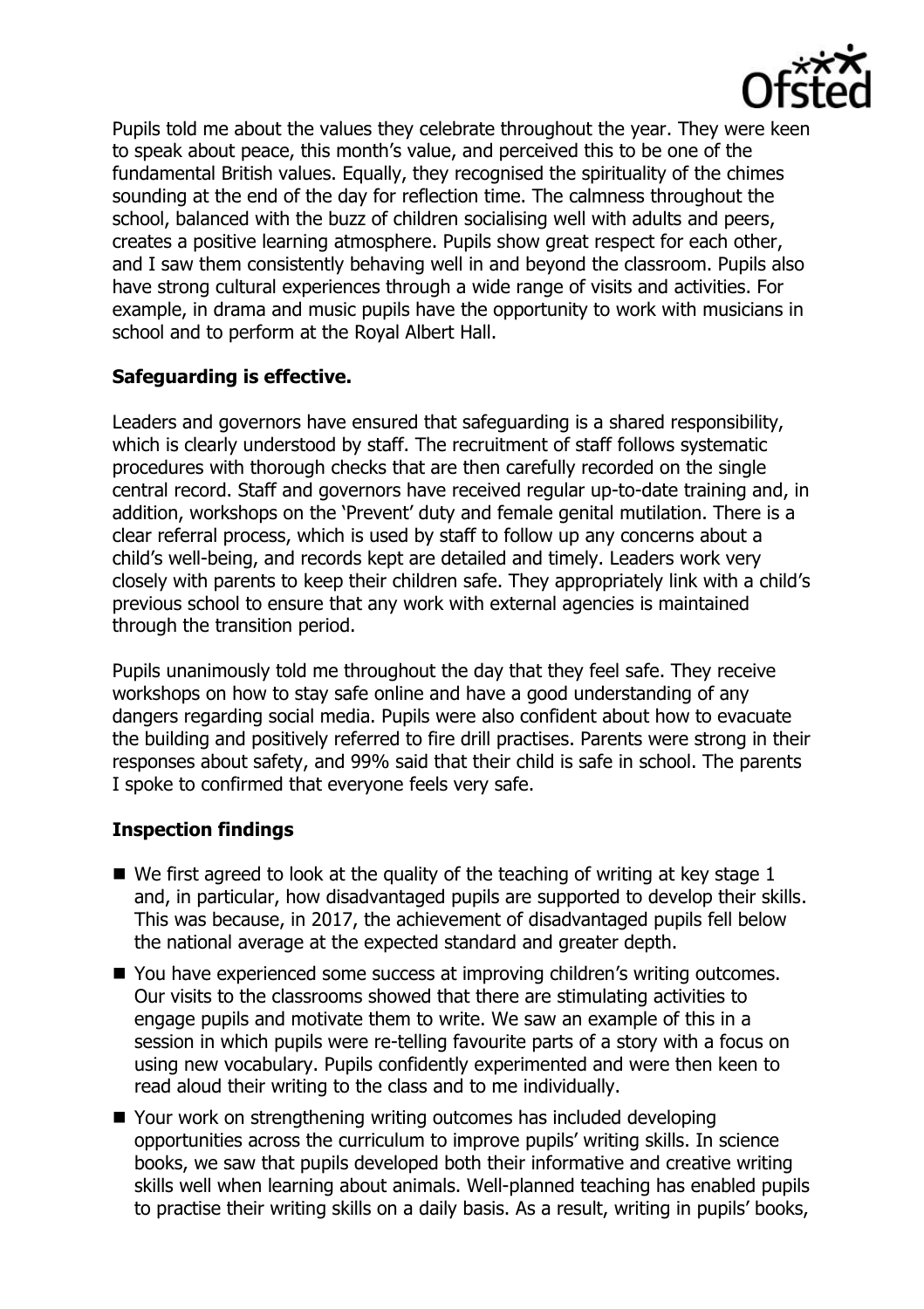

including those of disadvantaged pupils, shows that they are making good progress. However, the expectations for writing are not consistent in all subjects, and the quality of pupils' work can vary across the school day.

- We next looked at the achievement of key stage 2 middle-prior-attaining pupils, including boys and the disadvantaged, in reading and writing. In 2016, statutory assessments showed that these groups of pupils were below the national average for expected standard and greater depth. You have rightly identified that achievement in reading and writing for these pupils could be better. In particular, middle-attaining pupils need more challenge to develop their skills to read and write in greater depth.
- In classrooms, I found that pupils take pride in their writing. Pupils know how to proof read and edit their work. They also receive very specific advice about how to improve their vocabulary. This approach has led to all groups of pupils consistently improving their writing. Your current assessments show that most pupils, including middle attainers, boys and disadvantaged pupils, are on track to achieve the expected standard or above in writing.
- **Pupils who read to me were enthusiastic about their reading experiences and** were able to speak confidently about their current reading book. Pupils routinely read in school and at home. My visits to classrooms and work in books show that pupils have a good understanding of the texts they read. Teachers' questioning ensures that all groups of pupils think in depth about what they are reading. This contributes to pupils successfully making progress in their reading skills.
- **Finally, we considered how effective leaders have been in improving pupils'** attendance. Overall attendance is broadly average. However, the attendance of pupils who have special educational needs (SEN) and/or disabilities has been lower than that of their peers nationally.
- You have worked very effectively with your team to reduce levels of absence. The introduction of specific support bought in from the local authority, to give families extra support, is making a difference. Parenting classes are providing further help by enabling families to ensure that their children attend school every day. Families and pupils also receive a weekly newsletter in which excellent attendance is celebrated, weekly reports are given for every class and visual and written information highlights the importance of attending school each day.
- This work by leaders is beginning to have an impact. The attendance of pupils who have SEN and/or disabilities has improved, particularly of those who were persistently absent. However, you recognise that this is over a relatively short period and continued work is needed to ensure that positive attendance rates are maintained.